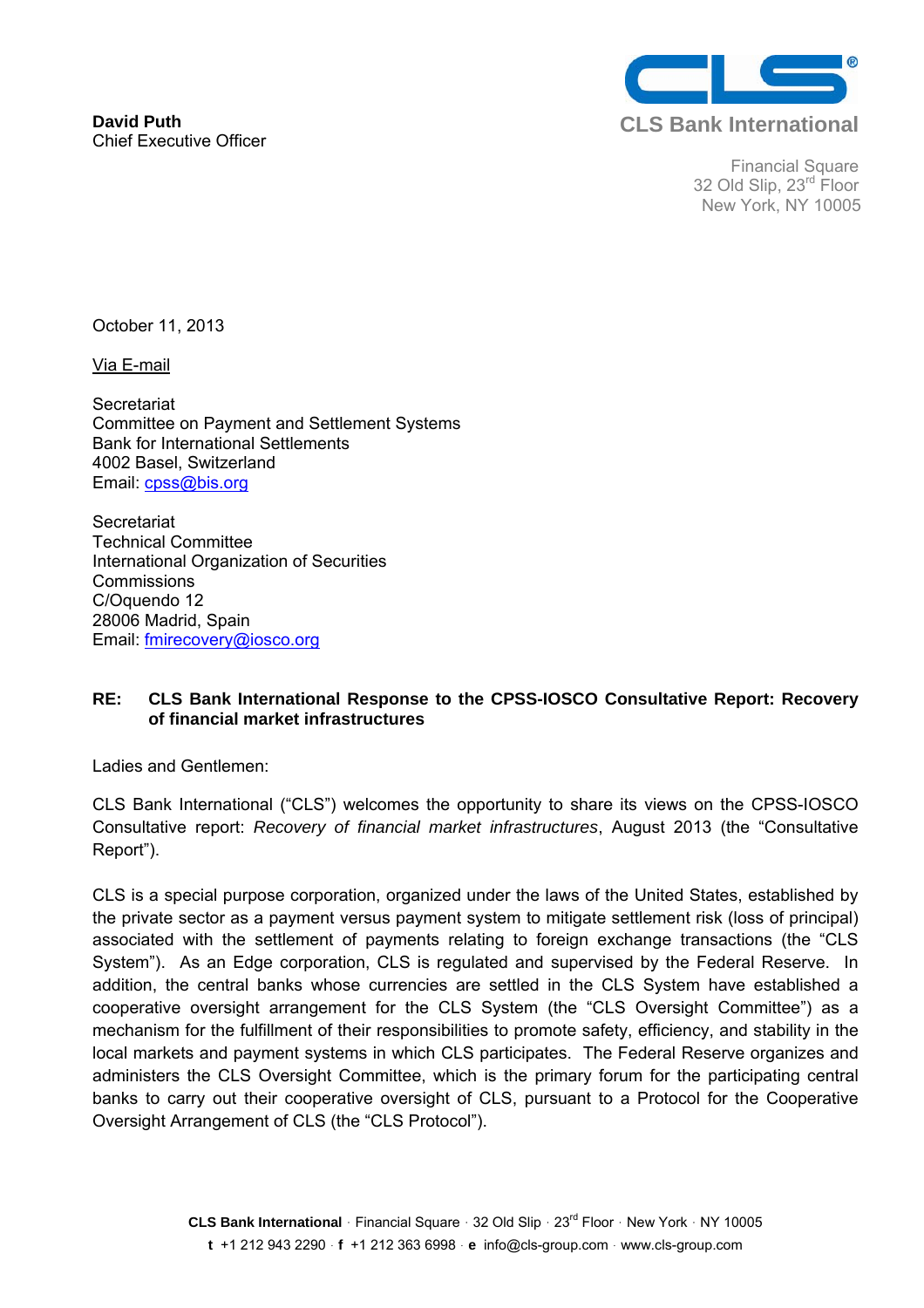

### **General Comments**

CLS would like to express its broad support for the Consultative Report and its appreciation for the CPSS-IOSCO's guidance for financial market infrastructures ("FMIs") on the development of their recovery plans. CLS recognizes that the failure of the CLS System could result in systemic disruptions in the financial markets and that recovery planning to prevent such an occurrence is an important aspect of its risk management framework. For this reason, CLS agrees with the Consultative Report's emphasis on ensuring the continuity of services provided by FMIs and confirms that the continuity of its settlement service is at the core of its risk management and recovery planning efforts. Consultative Report, 2.[1](#page-1-0).2. $1$ 

### **Specific Comments**

 $\overline{a}$ 

#### **Guidance Should Respect the Differences among FMIs**

The Consultative Report acknowledges that there are a range of FMIs that engage in diverse activities such as clearing, recording, and settling of financial transactions, and that the levels and types of risk accompanying each FMI differs substantially. Consultative Report, 1.2.1; 2.4.2 . Given these differences, it is evident that the guidance contains some statements that are not equally relevant to all  $FMIs.<sup>2</sup>$  $FMIs.<sup>2</sup>$  $FMIs.<sup>2</sup>$  However, CLS believes that it is critical that the final guidance adequately emphasizes key themes that are relevant to all FMIs, such as protection for their rules and participant agreements, which underpin the services they provide. The guidance should be clear for example, that an FMI's *ex ante* agreements, including provisions with regard to loss allocation, are enforceable at all times and in all circumstances, notwithstanding the application of any recovery tools.

In addition to respecting each FMI's *ex ante* agreements, the final guidance should clarify that the authorities and the FMI itself should not disturb existing corporate governance arrangements (which will be different for different types of FMIs because of national law, ownership structure, or organizational form), notwithstanding the application of recovery tools. The Consultative Report describes several tools related to corporate governance such as the replacement of management or escalation to an FMI's senior management or board of directors if certain trigger events occur. Consultative Report, 2.4.6; 2.4.11. An FMI may need to make changes, *ex ante*, to its corporate governance arrangements to incorporate these measures (Consultative Report, 2.3.3), but if a recovery plan were implemented, for the sake of stability and predictability, agreed corporate

<span id="page-1-0"></span> $1$  CLS also supports the International Institute of Finance's joint comment letter on the Consultative Report and the Financial Stability Board's ("FSB") Consultative Document: *Application of the Key Attributes of Effective Resolution Regimes to Non-Bank Financial Institutions* (August 2013) (the "FSB Consultative Document*"*).

<span id="page-1-1"></span> $2$  For example, certain sections of the Consultative Report discuss types of default mechanisms and waterfalls that are not relevant to all FMIs (e.g., the Consultative Report discusses an FMI's "pre-funded" resources; however, CLS does not have pre-funded resources, and loss allocation is the first line of defense if in the remote event market fluctuations result in uncovered losses for CLS). Consultative Report, 2.2.1.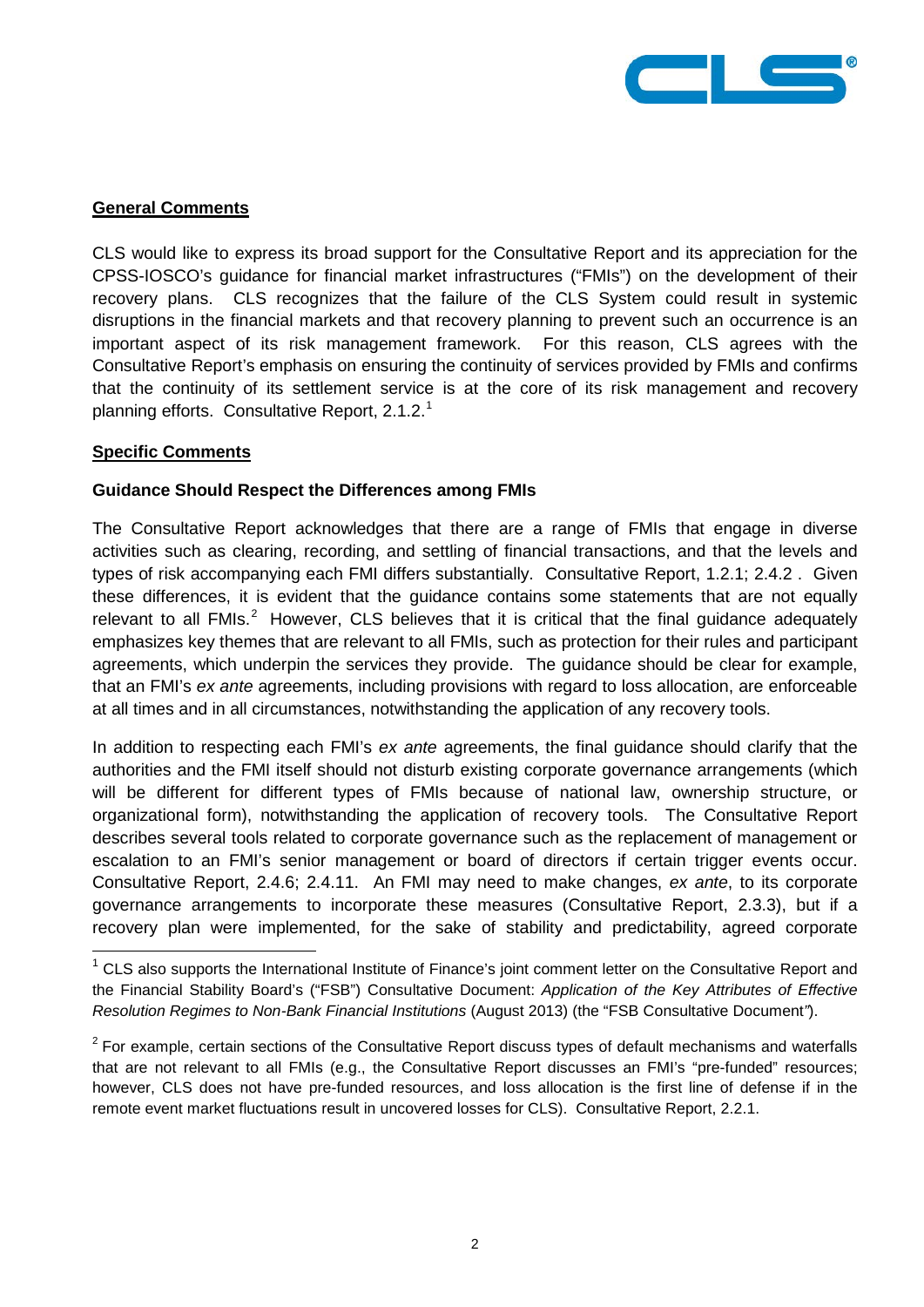

governance arrangements and applicable corporate law should be respected by the FMI and its regulators.

#### **Only the FMI Should Implement Recovery Measures**

The Consultative Report provides that "recovery is defined as the actions of an FMI," Consultative Report, 1.1.1, and CLS agrees that the types of tools proposed by the Consultative Report are appropriate for deployment by the FMI (whereas resolution tools, such as a transfer of the FMI to a bridge institution, are appropriately deployed by resolution authorities). Consultative Report 1.1.1; 1.1.6; 2.1.2; 2.3.3; 2.4.7-2.4.14. This approach is consistent with other regulatory guidance on resolution and recovery regimes for  $FMIs.<sup>3</sup>$  $FMIs.<sup>3</sup>$  $FMIs.<sup>3</sup>$ 

In order to ensure that FMIs have the appropriate independence to implement their recovery plans, and that the boundary between recovery and resolution is clearly drawn, CLS has several recommendations. First, in order to clarify that only the FMI itself has the power to implement recovery tools, section 2.5.7 of the Consultative Report should be amended so that it is consistent with section 1.1 and other regulatory guidance in this area, which puts regulators at the helm of an FMI in a *resolution* scenario, rather than a recovery scenario.<sup>[4](#page-2-1)</sup>

Second, in order to maintain clear boundaries between recovery and resolution, authorities across jurisdictions should coordinate triggers for resolution so that they are consistent and so that an FMI can deploy its various recovery tools without triggering resolution proceedings in some jurisdictions and not others. Consultative Report, 1.1.1; 2.3.5; 2.5.6. Resolution should only be triggered if the FMI cannot operate and the protection of a resolution authority or regime is necessary to effect an orderly wind-down, or upon an insolvency or creditor action where a stay or other legal protection may be warranted to protect the FMI's critical services.<sup>[5](#page-2-2)</sup>

Finally, in order to ensure that the FMI can implement its recovery tools as necessary without inconsistent direction, authorities should facilitate coordination among supervisors and regulators. It is highly preferable for the FMI's primary supervisor or regulator to function as its authority in recovery planning and its primary liaison if it were to implement its recovery plan. For internationally

<span id="page-2-0"></span><sup>&</sup>lt;sup>3</sup> See FSB, *Key Attributes of Effective Resolution Regimes for Financial Institutions* (October 2011), at section 1.6; CPSS-IOSCO's Consultative Report: *Recovery and resolution of financial market infrastructures,* (July 2012) (the "CPSS-IOSCO 2012 Consultative Report"), section 2.3; *see also* European Commission's Consultation: *a Possible Recovery and Resolution Framework for Financial Institutions Other than Banks* (October 2012) (the "EC Consultation"), at 5, FN 6; *see also* CPSS-IOSCO's *Principles for financial market infrastructures* (April 2012) ("PFMIs"), Responsibility B ("primary responsibility for ensuring an FMI's safety and efficiency lies with the system's owners and operator.").  $\overline{a}$ 

<span id="page-2-1"></span><sup>4</sup> *See* the FSB Consultative Document, at sections 3.3 and 3.4; CPSS-IOSCO 2012 Consultative Report, section 2.6; EC Consultation, at 5, FN 6.

<span id="page-2-2"></span><sup>&</sup>lt;sup>5</sup> CLS plans to comment further on resolution regimes for FMIs in a separate letter addressing the FSB's Consultative Document.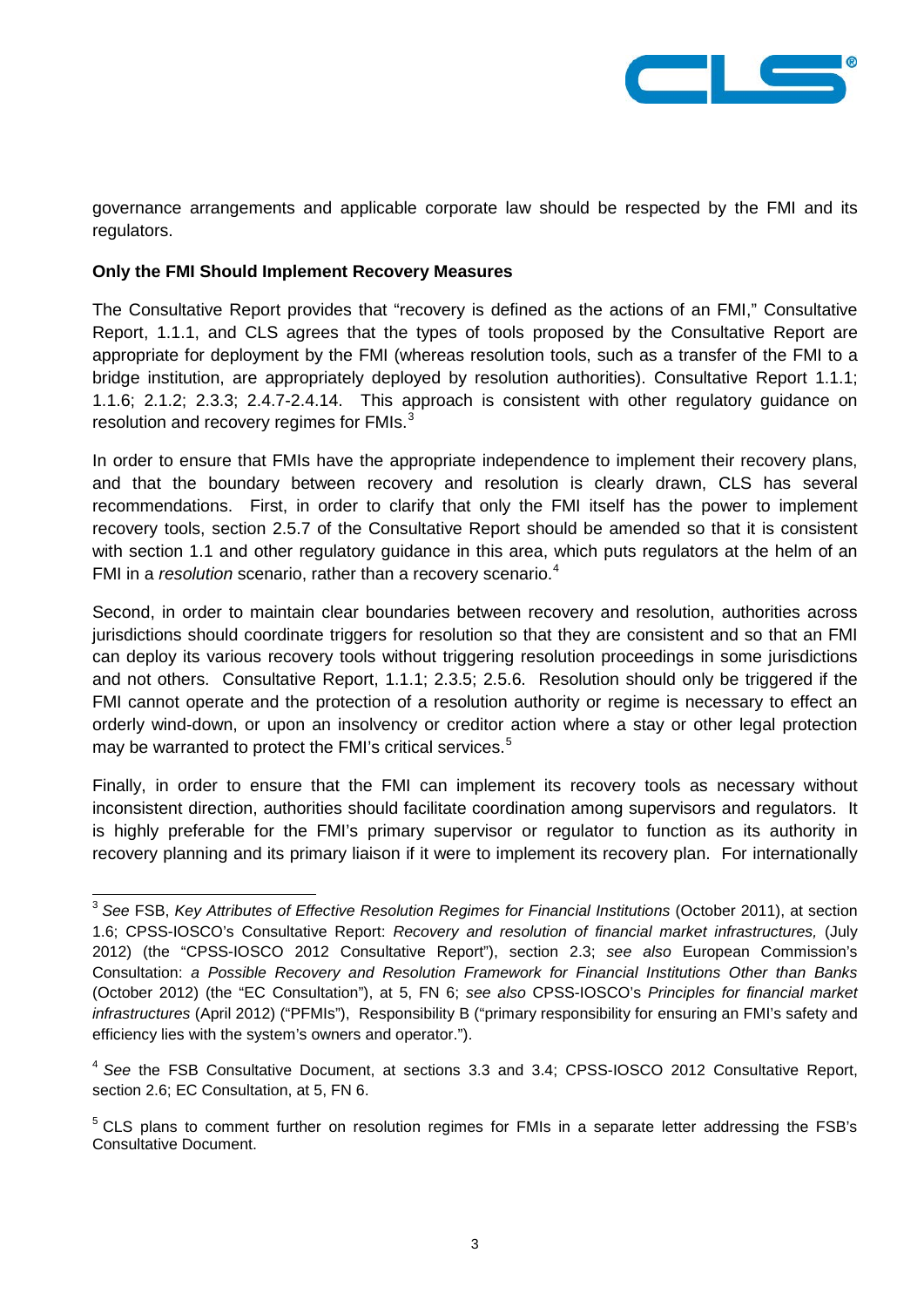

active FMIs, the supervisor or regulator may also have protocols in place with other regulators already providing for cooperative oversight (e.g., the CLS Protocol). Communications regarding an FMI's recovery plan or the use of its recovery tools should be conducted in accordance with such protocols. In some cases, these protocols may require revision to reflect evolving recovery and resolution regimes for FMIs.

## **Risk Management and Recovery**

The Consultative Report provides clear guidance on the types of scenarios that should be addressed in an FMI's recovery plan (i.e., those scenarios resulting in uncovered credit loss, liquidity shortfall, or capital inadequacy, as well as any business, operational or structural weakness that such stresses may reveal). Consultative Report, 2.2.1. CLS takes the view that certain scenarios that could lead to an FMI's failure to provide services may have already been mitigated by its business continuity plans ("BCP") or by its default management procedures and therefore should not be addressed in its recovery plan. Other scenarios, however, are addressed in the FMI's BCP and/or default management procedures, but still could result in uncovered losses under extreme circumstances and therefore may be included in the recovery plan along with descriptions of the corresponding existing BCP and/or default management procedures.

### **Wind-Down Planning**

CLS agrees that in some cases the orderly wind-down of a systemically important FMI may be inappropriate, particularly where a viable alternative to using that particular FMI does not exist. Consultative Report, 2.2.2. However, there may be instances where disintermediation or substantial competition has affected such an FMI's business model and unique position in the market, and orderly wind-down of the FMI's business may become warranted, assuming a wind-down will not jeopardize the smooth functioning of the financial market ("feasible wind-down conditions"). CLS does not disagree that an FMI must take into account the viability of its business and accordingly should undertake comprehensive recovery planning. However, CLS contends that in in certain cases, basic wind-down planning addressing primarily a wind-down in feasible wind-down conditions, is appropriate. A wind-down may also require the use of insolvency proceedings that prioritize the protection of creditors as opposed to continuity of the FMI's services. Outside of feasible wind-down conditions, a resolution which preserves the FMI's critical functions is likely to be preferable to a wind-down.

### **Determination of Critical Services**

The Consultative Report provides that the FMI should "identify those services it provides that are critical," Consultative Report, 2.4.2, and that "critical" refers to the importance of the service to the FMI's participants and other FMIs, and to the smooth functioning of the markets and financial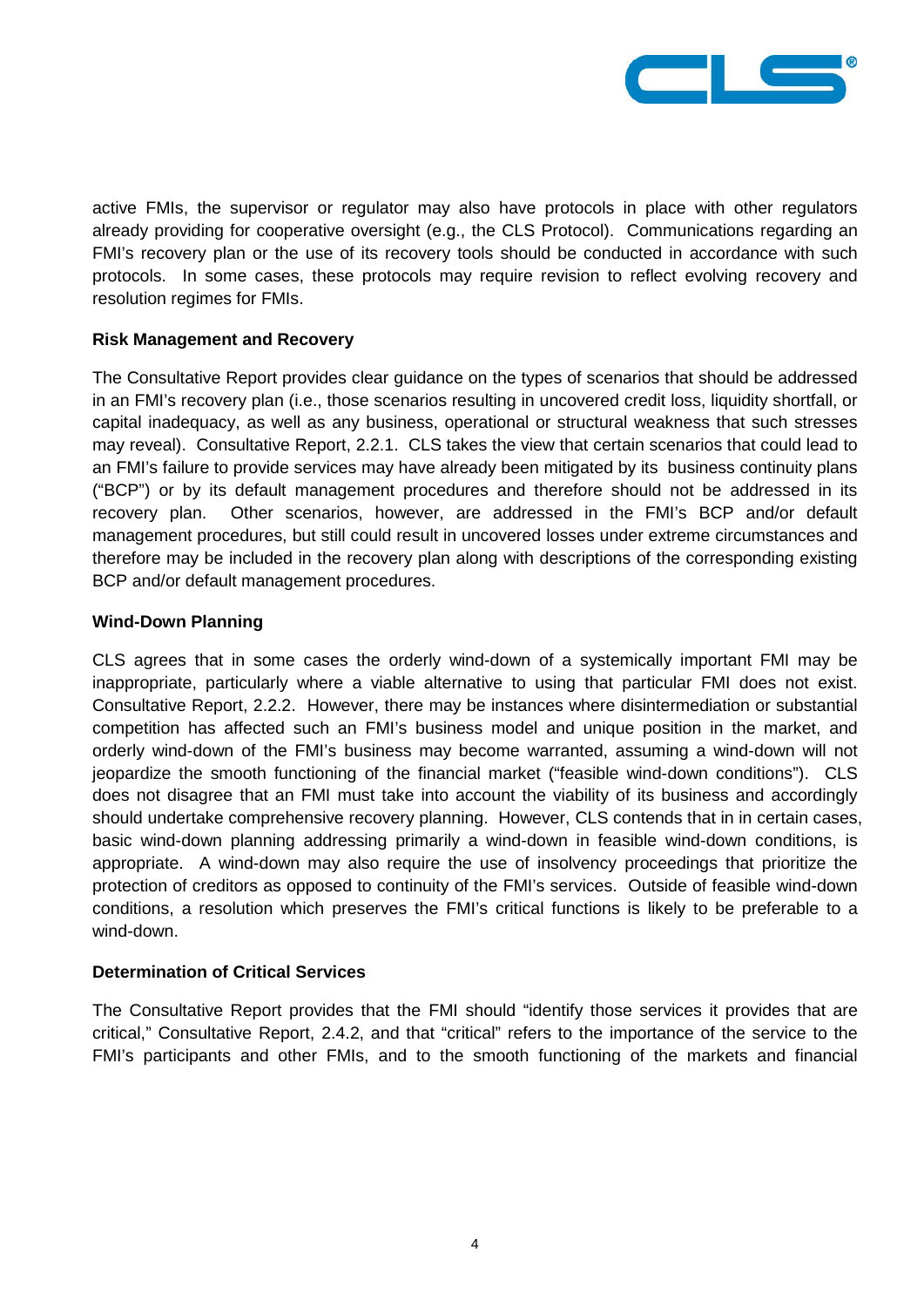

stability.<sup>[6](#page-4-0)</sup> If an FMI provides services ancillary to its critical services, judgment will be required as to whether those ancillary services are critical. These determinations will need to be described in the FMI's recovery plan, but in light of the fact that continuation of a non-critical service may have little or no impact on the FMI's costs or its ability to recover, CLS assumes that the FMI will maintain the right to exercise judgment as to whether or not it will continue such ancillary service. CLS also assumes that the bases and tools for making such judgments need not be set forth in the FMI's recovery plan or encompassed in the recovery planning process.

## **Use of Third-Party Vendors**

The Consultative Report recognizes that there may be scenarios where the FMI has made a determination to rely upon an independent service provider and where the FMI may or may not have a long-term strategy for mitigating that reliance. Consultative Report, 2.4.3. The Consultative Report does not provide recovery tools to be deployed if a critical third party service provider is unwilling or unable to provide its services. CLS proposes that such dependencies be addressed in a recovery plan that describes the controls around the service provider relationship and any initiative in place to reduce reliance on such provider over time.

## **Comments on Recovery Tools**

Unless a recovery plan is actually implemented, neither an FMI nor its regulators can be certain that it would be effective due to unknown factors that may exist in the future. For this reason, CLS suggests changing the requirement that a recovery plan or individual recovery tools be "effective" to "credible." Consultative Report, 2.3.2; 3.3.2.

The Consultative Report also poses questions as to the balance between the automatic application of recovery tools and discretion by the FMI as to whether and when to use such tools. Consultative Report, 2.3.6; 2.3.7. FMIs should have discretion as to when recovery tools are implemented but for the sake of clarity should not have the right (and neither should the authorities) to disturb *ex ante* agreements as to how losses will be divided among participants. By making this clear, participants can properly assess the risks they take in participating in the FMI and rely upon those assessments.

# Role of the FMI's Assets in Loss Allocation

Unlike CCPs, payment systems do not maintain pools of assets and do not guarantee the settlement of, or become parties to, transactions among participants. Payment systems' principal assets comprise (i) the tools and infrastructure to operate the system and maintain the business, (ii) a capital cushion that is required by PFMI 15 and is intended for use only in the event of an orderly wind-down, and (iii) a limited amount of credit and liquidity risk capital. Accordingly, a payment system's assets are likely to have a limited impact upon residual losses resulting from a participant default. Therefore, these assets should instead be used to preserve the payment system's critical services and should

<span id="page-4-0"></span><sup>6</sup> CLS also agrees with the Consultative Report that its payment and settlement functions are critical. Consultative Report, 2.4.2. 6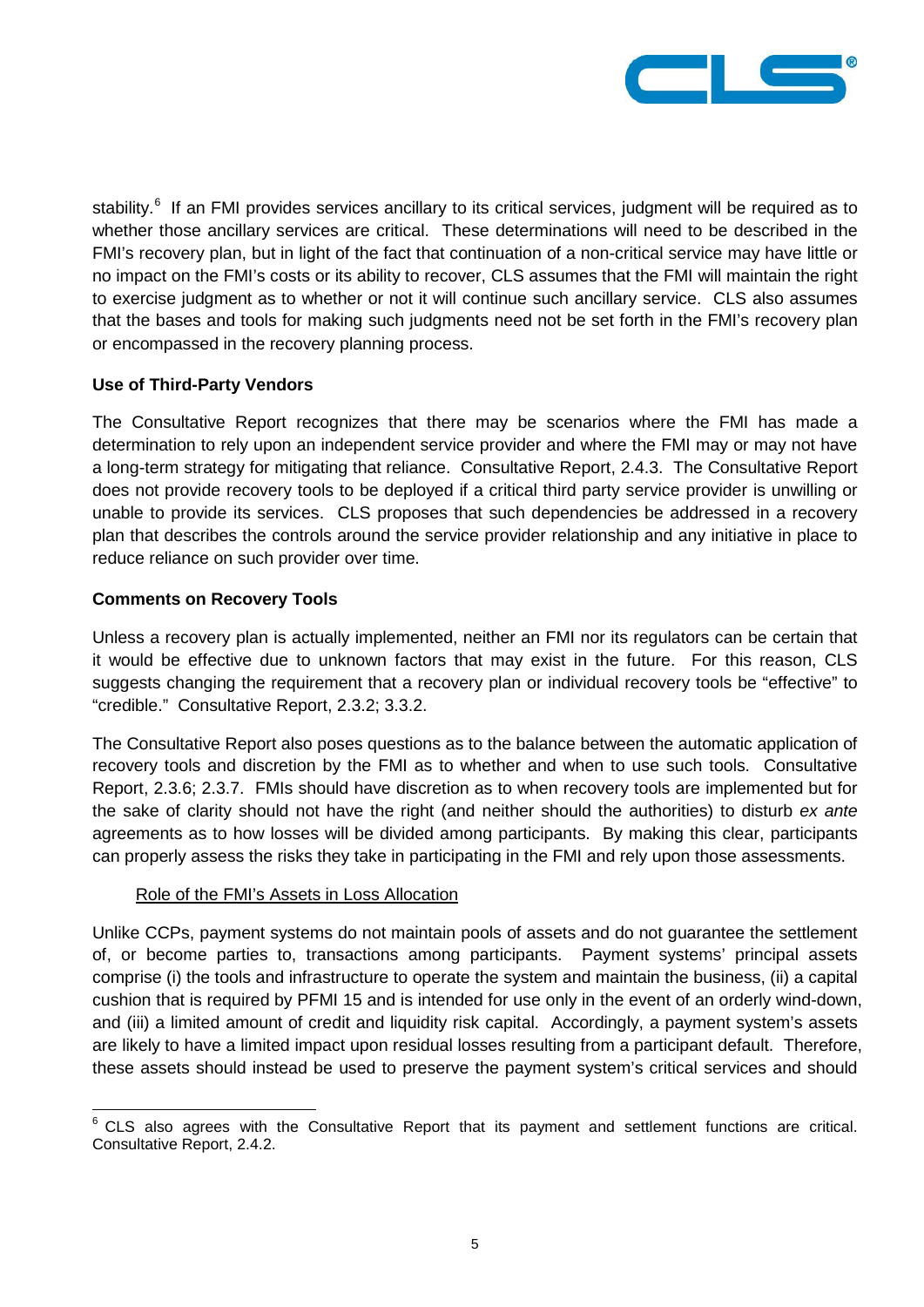

not form a part of the system's "default waterfall."

#### Tools to Allocate Uncovered Losses Caused by Participant Default

The Consultative Report emphasizes the ability of an FMI to allocate "losses in full." Consultative Report, 2.3.5.<sup>[7](#page-5-0)</sup> It further clarifies that "[r]ecovery plans should be formulated on the *presumption* that *any* stress can be met by the FMI's, its owners', and its participants' own resources and allocation of exposures." Consultative Report, 2.3.1 (emphasis added). CLS appreciates that it must not only *allocate* losses "in full," but it must allocate losses so that that cash calls (or assessments) on participants are likely to be met. Consultative Report, 3.5.4. When participants are called upon to provide cash for losses (as opposed, for example, to having claims reduced), they may default due to a misalignment of interests or a lack of ability/liquidity. The FMI will need to exercise judgment as to when it can presume that its tools are reliable and that stakeholders that are contractually subject to allocations will meet them. Consultative Report, 3.3.12; 3.3.13; 3.3.14. In this regard, it may also be beneficial for regulators to encourage direct participation in FMIs whenever such participation is practical and permissible in accordance with the FMI's rules, so that losses can be mutualized among a larger group, thus reducing the systemic impact of a defaulting participant and the size of cash calls generally (assuming losses are shared *pro rata*), should they occur. Consultative Report, 3.3.12.

The Consultative Report also highlights that "[i]t may be less feasible to establish binding tools *ex ante* in the case . . . where the recovery plans involve third parties that are not subject to the FMI's rules or arrangements."<sup>[8](#page-5-1)</sup> Consultative Report, 2.3.4. If this issue cannot be fully addressed in all cases by encouraging direct participation, direct participants (under the supervision of their regulators) should consider either allocating losses to indirect participants in accordance with the risks faced by the direct participant and attributable to that indirect participant, or at least pricing this risk appropriately. This approach is consistent with PFMI 19, which encourages each FMI to understand and address risks introduced to its systems by indirect participants but which requests direct participants to consider and manage these risks. $9$ 

<span id="page-5-0"></span> $7$  CLS supports the position that potential losses to participants should not be unlimited, but adds that losses may be unquantifiable or uncontrollable. Consultative Report, 3.5.3.  $\overline{a}$ 

<span id="page-5-1"></span><sup>&</sup>lt;sup>8</sup> The Consultative Report states, "there may be benefits to allocating losses to those who have chosen roles that are consistent with absorbing such losses." Consultative Report, 3.3.6. CLS assumes that the reference to "those who have chosen roles consistent with absorbing such losses" refers to direct participants and any other stakeholder that has agreed contractually to absorb losses.

<span id="page-5-2"></span><sup>&</sup>lt;sup>9</sup> PFMIs, Explanatory Note 3.19.8 ("[t]iered participation arrangements typically create credit and liquidity exposures between direct and indirect participants. The management of these exposures is the responsibility of the participants and, where appropriate, subject to supervision by their regulators.").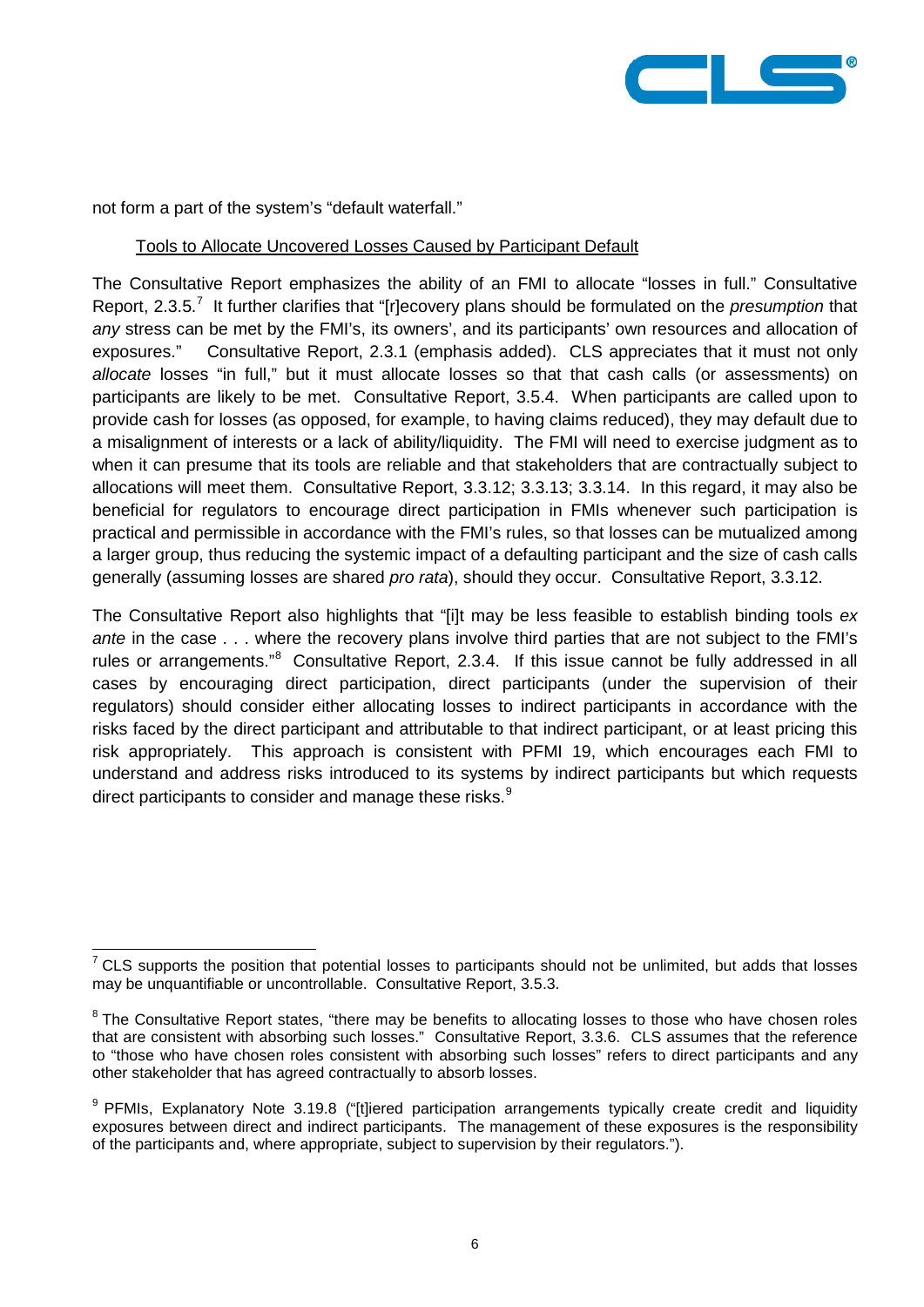

### Uncovered Liquidity Shortfalls

In times of market stress when market prices fluctuate and can drop considerably, uncovered liquidity shortfalls can rapidly become uncovered credit losses. An FMI's recovery tools should take into account that liquidity shortfalls may accompany reductions in asset prices. Consultative Report, 3.2.1; 3.2.3. Additionally, there is value in having arrangements in place with third-party institutions to address uncovered liquidity shortfalls (and CLS maintains such commitments), although these arrangements may be less reliable in highly stressed environments, as they depend upon performance by the third party. Consultative Report, 3.6.2. Rather than solely relying on third parties, uncovered liquidity shortfalls may require participants to accept settlement in a different form (such as a payment in a different currency) if other tools applicable to uncovered liquidity shortfalls are unavailable.

#### **Recapitalization**

If an FMI depletes its loss absorption and allocation capacity, it will require tools to replenish its financial resources. Consultative Report, 3.3.3; 3.3.4; 3.8.3. However, if an FMI or the market as a whole has experienced distress or sudden losses, the FMI may face considerable challenges in its efforts to raise additional capital. Even *ex ante* agreements to provide capital (either debt or equity) typically provide, as a prerequisite, that the business of the recipient is stable. While *ex ante* agreements for optional contributions are certainly possible (Consultative Report, 3.8.5), because of their non-binding nature they cannot be considered a reliable recovery tool and do not alleviate the concern that parties with no obligation to do so will refuse to provide funding to a distressed FMI.

Additionally, although recapitalization may in theory address a one-off business-related loss such as an adverse judgment, in practice a one-off loss that exceeds the capital held by the FMI may be better addressed in a reorganization proceeding, where a stay will protect the FMI while it reaches an agreement with its creditors. This is particularity true for an FMI such as a payment system that has few assets but has value as a going concern.

Another approach to the recapitalization question would be to rely on participants to cover losses on the basis that they are incentivized to maintain the FMI's core services because of their reliance upon them. Consultative Report 3.3.3; 3.8.3. CLS agrees that loss allocation is an effective way to manage and neutralize losses from a participant default, and would add that the allocation of losses among participants may be appropriate for losses other than those arising from a participant default (e.g., losses from an adverse legal judgment). Consultative Report, 2.4.9. CLS's rules, for example, already require loss allocation in limited circumstances unrelated to participant defaults.

### Explicit Insurance or Indemnities Agreements

The value of insurance and indemnity agreements as tools for an FMI's recovery is very limited. While insurance agreements can provide protection against narrow types of losses, it is unlikely that an FMI will be able to obtain insurance to cover losses from participant defaults or a general slowdown of its business — two key scenarios that could trigger recovery measures. Successfully